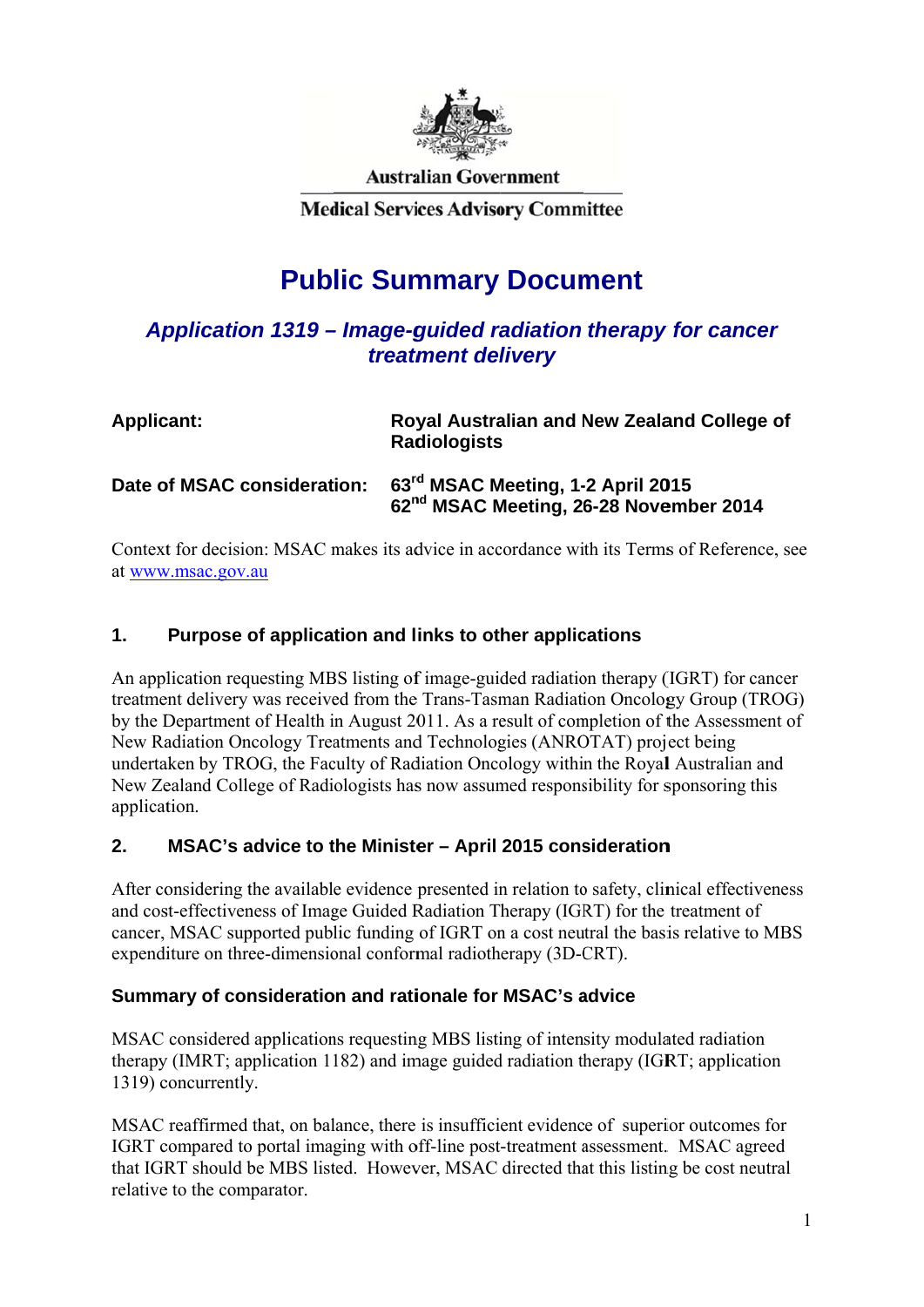MSAC noted that IGRT is currently funded under existing items for external beam radiation therapy treatment verification (items #15705 and 15710).

MSAC noted that although the application was not cancer-specific, the bulk of the evidence related to prostate cancer. MSAC found that the evidence:

- supported non-inferiority in relation to acute effects
- was insufficient in relation to late effects
- did not support the safety of dose escalation with IGRT.

MSAC was concerned about the inconsistencies in the evidence of clinical effectiveness. Most of the studies that show a benefit with daily IGRT used simulations for non-IGRT comparisons. MSAC was also concerned that patient outcome benefits were based on expert opinion rather than clinical evidence.

MSAC noted advice from the Department on the outcome of further discussion with the applicant. The revised proposal included:

- one item for IMRT simulation and planning
- one IMRT treatment item
- one IGRT item
- proposed Schedule fees which were calculated by identifying the current utilisation of IG-IMRT and projecting growth in services across the forward estimates. This process recognised that IG-IMRT requires the highest level of complexity in regard to dosimetry and treatment verification.
- a redistribution of that funding in recognition that the most complex and resource intensive component of the service is the dosimetry.

MSAC had previously expressed concern that IGRT was required with every IMRT session compared to off-line post-treatment verification which was thought to be provided daily for the first week and then weekly thereafter. Following MBS data analysis, the Department advised that the utilisation rates for 3D-CRT and IMRT were similar with the average course of curative 3D-CRT treatment in 2013-14 associated with a median of 30 treatment verification scans.

MSAC noted the original economic evaluation was based on a cost minimisation analysis with the following assumptions:

- that verification scans (non-IGRT) were performed daily for the first week, and weekly thereafter
- $\bullet$  the verification scan (15705 or 15710) fee used for the calculations was \$76.60
- either verification scan or IGRT (not both) can be claimed for any course of EBRT
- that image guidance is done daily
- the overall cost to the MBS per course of EBRT is identical whether IGRT or verification scans are used

The total cost for listing IGRT on the MBS, based on cost minimisation against verification scans (items 15705 and 15710), is expected to be cost neutral. This is based on the assumption that the frequency of utilisation of IGRT and 3D-CRT treatment verification is similar and that the cost of IGRT will be offset by a reduction in the claims for treatment verification items.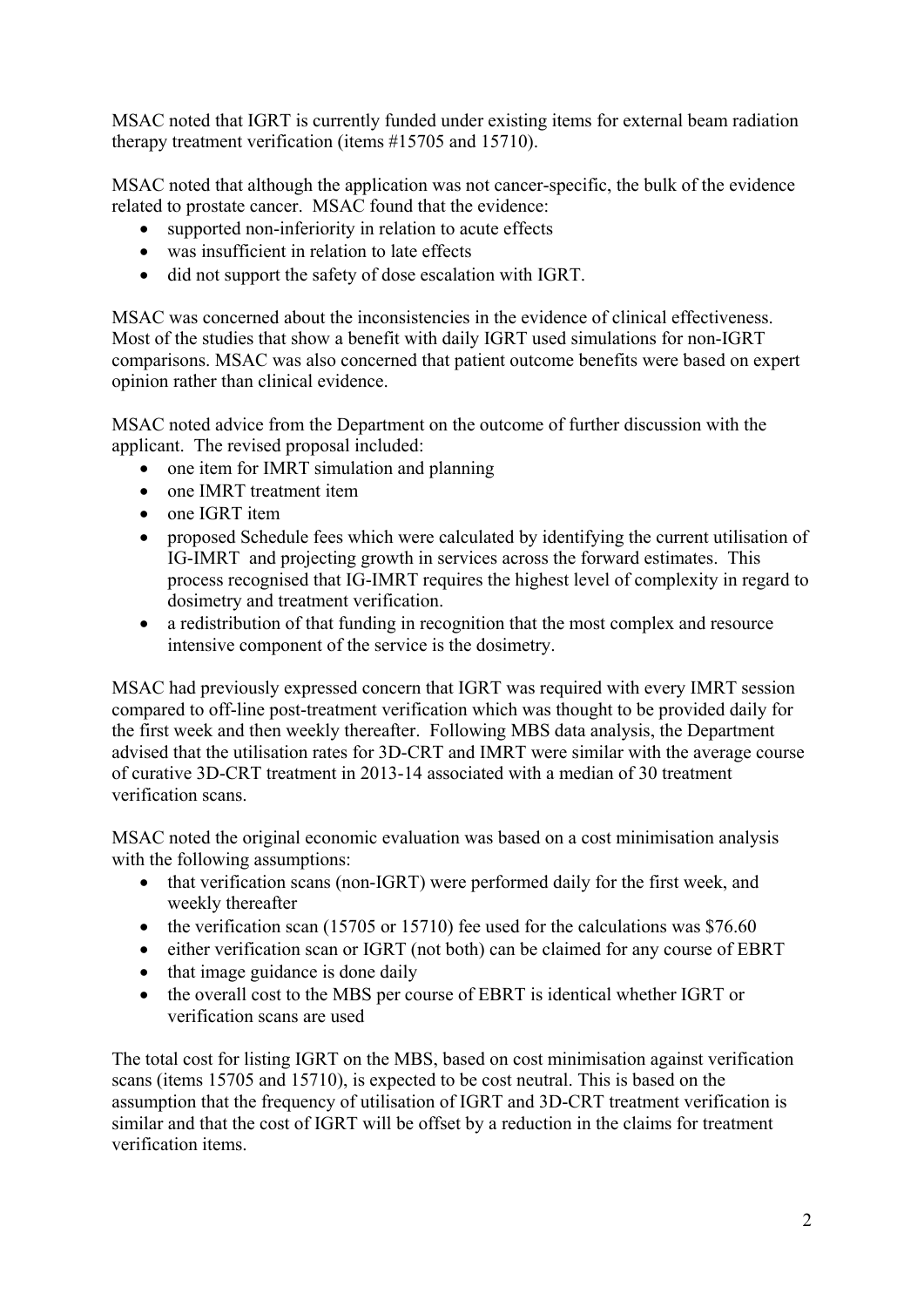MSAC noted advice on a cost neutral implementation strategy from the Department. Costing was based on 2013-2014 data on patient numbers and expenditure and projection of patient numbers to 2017-2018.

It was also noted that from 1 January 2016 the new Medicare Safety Net will be capped at 150% of the Schedule Fee, which will limit the proportion of out-of-pocket costs that count towards the safety net threshold.

#### *MSAC Review of November 2014 Discussion*

At the November 2014 meeting, after considering the strength of the available evidence in relation to safety, clinical effectiveness and cost-effectiveness, MSAC agreed that the evidence did not demonstrate improved health outcomes for IGRT over the comparator of portal imaging with off-line post-treatment assessment. MSAC noted that the meeting had foreshadowed funding of IGRT on a cost neutral basis subject to the provision of Departmental advice on:

- an implementation strategy which achieves budget neutrality such as a bundle fee structure; and
- current utilisation of MBS treatment verification items.

Other key issues from the November 2014 discussion included:

MSAC observed that IGRT is currently funded under existing MBS items for 3D-CRT treatment verification. The applicant is proposing IGRT to replace portal imaging with offline post-treatment assessment for use with 3D-CRT and IMRT. IGRT is a technique that more closely targets the radiation dose to the tumour, and reduces the dose to surrounding tissue. MSAC noted the applicant's claims that this decreases potential side effects and improves outcomes.

In discussing the evidence, MSAC agreed that the effectiveness outcomes for IGRT were complex and inconsistent across patient populations, cancer types and clinical outcomes. A primary concern was that many studies compared IGRT planning target volume (PTV) margins and tumour dosimetry to simulations of non-IGRT scenarios which assume superiority of IGRT over non-IGRT. MSAC commented that where health outcomes were reported there was no statistically significant difference between IGRT and non-IGRT. Evidence from the ANROTAT study of prostate cancer was considered. However, MSAC considered that the prostate cancer study was too small to permit extrapolation of the effectiveness and utility of IGRT more generally.

MSAC discussed concerns raised by the applicant regarding the interpretation of evidence and the validity of the assessment. However, MSAC considered the quality of the available studies to be poor with inconsistent evidence of safety and clinical effectiveness. Overall, MSAC agreed that the assessment report represented a fair analysis of a poor dataset.

MSAC reiterated that a cost minimisation analysis was appropriate, noting that the analysis had assumed that current practice is for a verification scan to be done once daily for the first week then once per week thereafter. Note that this assumption of how non-IGRT (portal imaging) verification scans are currently used in practice was incorrect, as evidenced by the subsequently available Medicare data.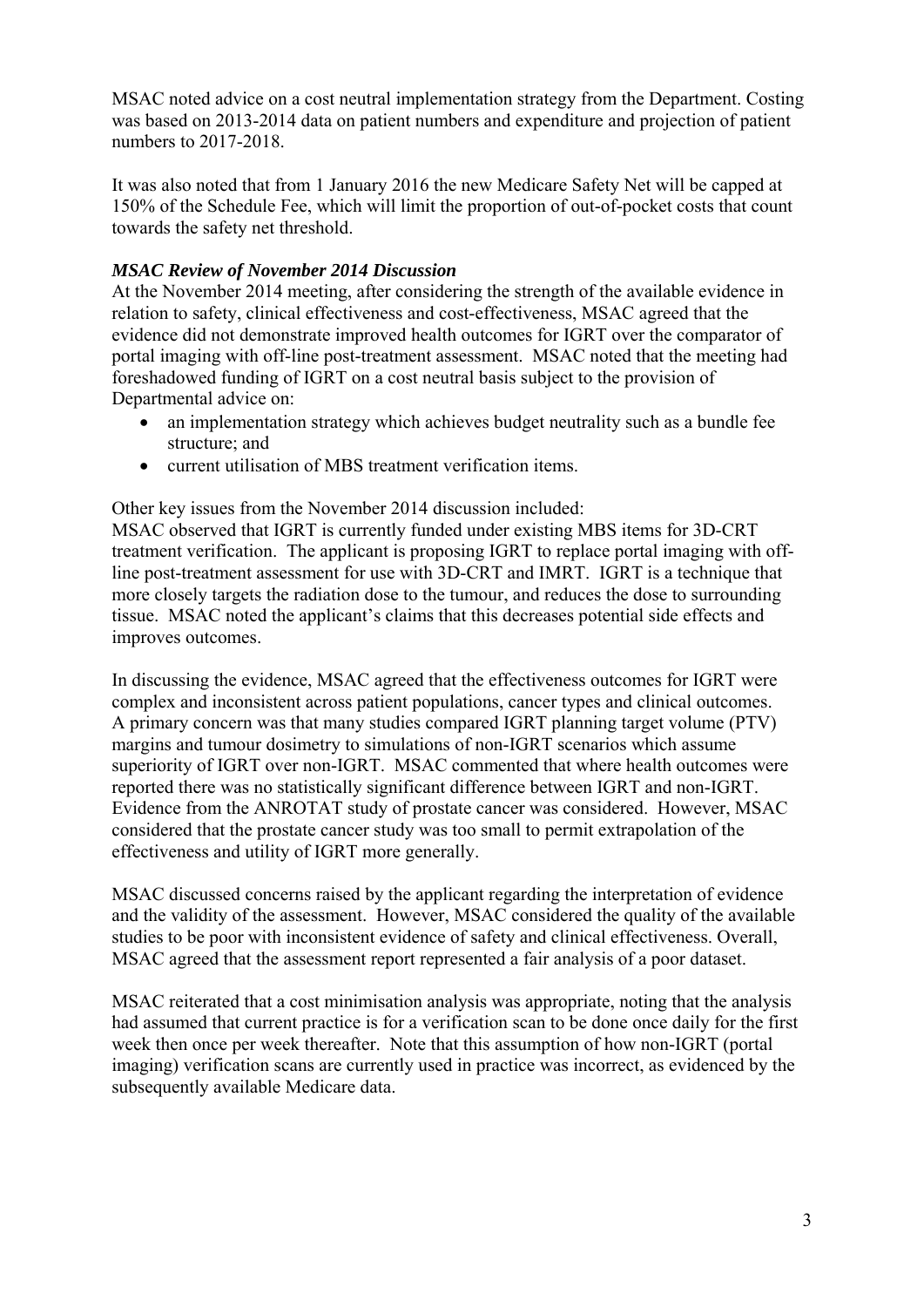# **MSAC's November 2014 consideration**

After considering the available evidence in relation to safety, clinical effectiveness and costeffectiveness, MSAC deferred the application to seek further information from the Department:

- o regarding a potential implementation strategy which achieves budget neutrality such as a bundle fee structure; and
- o Medicare data regarding current utilisation of MBS items to estimate the number of treatment verifications per treatment course.

MSAC concluded that the evidence overall did not indicate improved health outcomes over the comparator of portal imaging with off-line post-treatment assessment, and so foreshadowed its intention to support funding of IGRT on the basis of an implementation strategy that would achieve budget neutrality, taking into consideration the different frequency of use between IGRT and its comparator.

# **Summary of consideration and rationale for MSAC's advice**

MSAC considered this application alongside MSAC application 1182 for IMRT as it was proposed that IGRT would be used alongside external beam radiation therapy (EBRT), including IMRT.

MSAC noted that IGRT for treatment of cancer is not specifically listed on the MBS but is currently being funded via existing MBS items for radiation therapy treatment verification. The application proposes that IGRT should only be used in conjunction with two radiation therapy technologies, three-dimensional conformal radiation therapy (3DCRT) or intensity modulated radiation therapy (IMRT) to target the radiation dose to the tumour more accurately, thus reducing the dose to surrounding normal tissues (i.e., tighter PTV), thereby decreasing potential side effects associated with the treatment and therefore improving outcomes. It is intended to replace the existing practice of using verification scans following radiation delivery.

MSAC considered the safety and efficacy of IGRT compared to the current standard practice of portal imaging with post-treatment verification and modification to treatment area. For the purposes of the analysis, 42 studies were identified that evaluated the safety and efficacy of IGRT for various cancers. MSAC noted from the nine studies which reported on safety outcomes that there was inconsistent evidence of improved safety with IGRT and insufficient evidence to support safety of IGRT with dose escalation.

MSAC noted that although the application was not cancer specific, the largest evidence base presented for the clinical effectiveness of IGRT was in prostate cancer. MSAC considered that the effectiveness results for IGRT were complex and inconsistent across patient populations, cancer types and clinical outcomes. MSAC was concerned that many of the studies compared IGRT PTV margins and tumour dosimetry to simulations of non-IGRT scenarios which may have incorrectly assumed superiority of IGRT over non-IGRT in every situation. MSAC noted that health outcomes were reported in only a few of the studies. For the studies that did report progression-free survival or relapse free survival there was no statistically significant difference between IGRT and non-IGRT.

MSAC noted the inclusion of additional data from the ANROTAT study. MSAC considered this study of 20 prostate cancer patients was too small to extrapolate the effectiveness and utility of IGRT more generally. In addition, the probabilities of moving between health states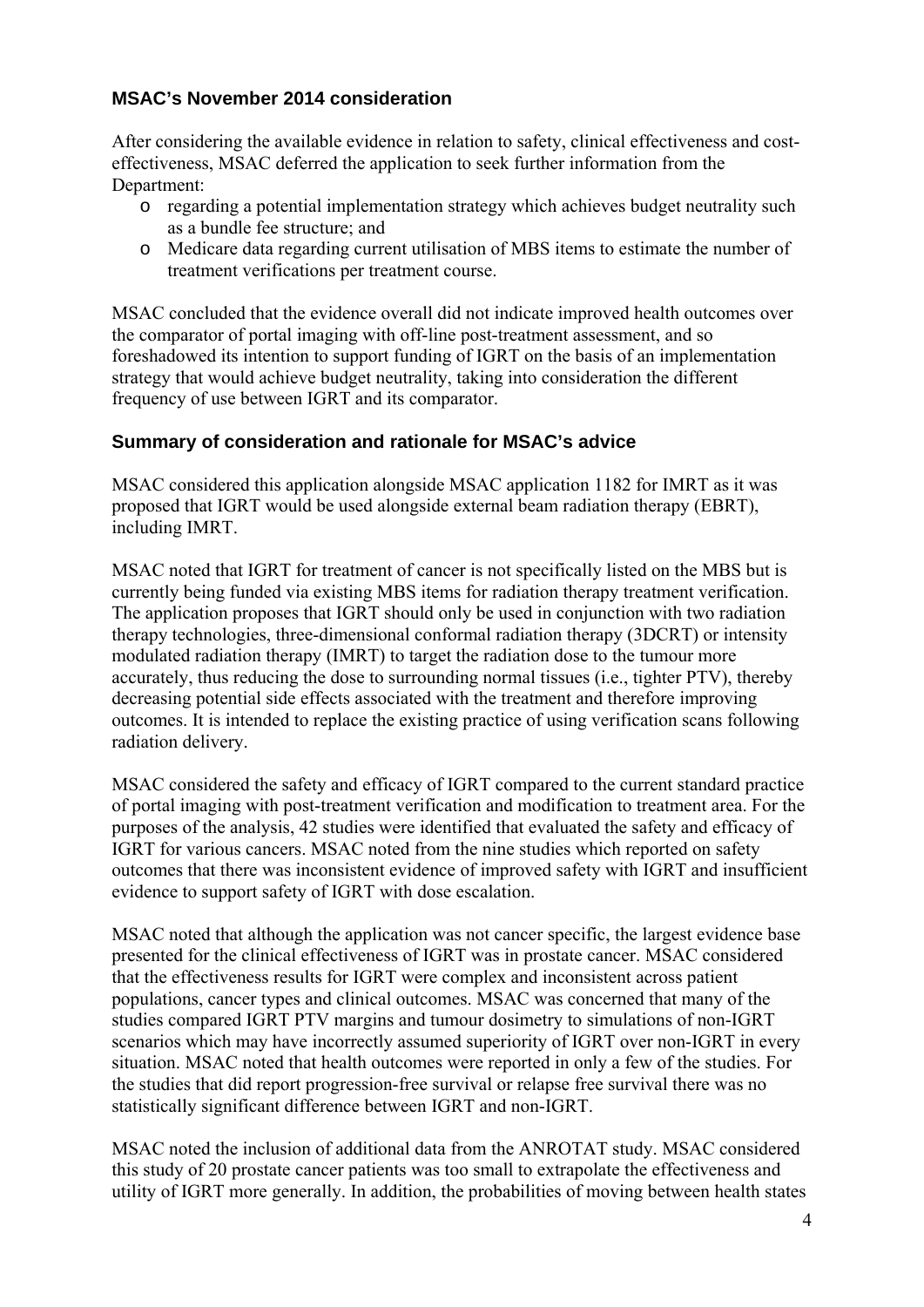in the Markov model from the ANROTAT study were based on expert opinion only and the health state of surviving prostate cancer (time without symptoms or toxicity [TWiST]) was given a utility of 1.00 which is implausible as it implies perfect health among survivors.

Overall, MSAC considered the quality of the evidence used in the submission to be poor with inconsistent evidence of safety, clinical effectiveness and outcome benefits. In addition the available data are complex with respect to different cancer types, populations, study design and outcomes. MSAC noted that the applicant was unhappy with the contracted assessment report. However, MSAC agreed with ESC that the assessment report generally represented a fair analysis of a poor dataset.

Due to the lack of evidence for any significant benefit in clinical outcomes between IGRT and non-IGRT, MSAC considered that a cost minimisation analysis was appropriate. However, MSAC noted that the economic analysis presented assumed that current practice is for a verification scan to be done once daily for the first week then once per week thereafter. MSAC recalled that it had previously accepted advice in relation to fiducial markers that the currently accepted standard of care was daily verification scans and MSAC received further advice that radiation therapy is moving to daily verification, especially when escalating doses over 70 Gy. MSAC also noted that it is likely that IGRT was being claimed under the current verification item numbers (15705 and 15710), but was unable to quantify the extent of this practice.

MSAC noted that the economic evaluation resulted in a wide range of MBS item fees, between \$22.98 and \$76.60, in order to achieve cost-neutrality; this range depended on the number of fractions of radiation delivered and the frequency of verification per radiotherapy course. MSAC considered the frequency of verification scans and therefore the budgetary impact of publicly funding IGRT, even on a cost minimisation basis, was uncertain.

MSAC requested further advice from the Department regarding a potential implementation strategy which achieves cost neutrality such as a bundle fee structure. MSAC also requested the Department to examine Medicare data regarding the utilisation of existing MBS items for treatment verification practices and provide an estimate on the number of treatment verifications per radiation treatment course.

# **3. Background**

MSAC has not previously considered IGRT for use in cancer treatment.

This application was considered by ESC in June 2014. Following discussion with the applicant additional analysis was commissioned to revise the assessment report following publication of new evidence

# **4. Prerequisites to implementation of any funding advice**

Equipment that could be used to provide the proposed new service was originally identified by the applicant as example listings, all are TGA approved.

Expert advice indicated that a range of other vendors may also offer products/equipment in relation to the service. It is considered that 83.2% of linear accelerators ("linacs") currently in use in Australia are capable of online image-guided correction (RANZCR 2013).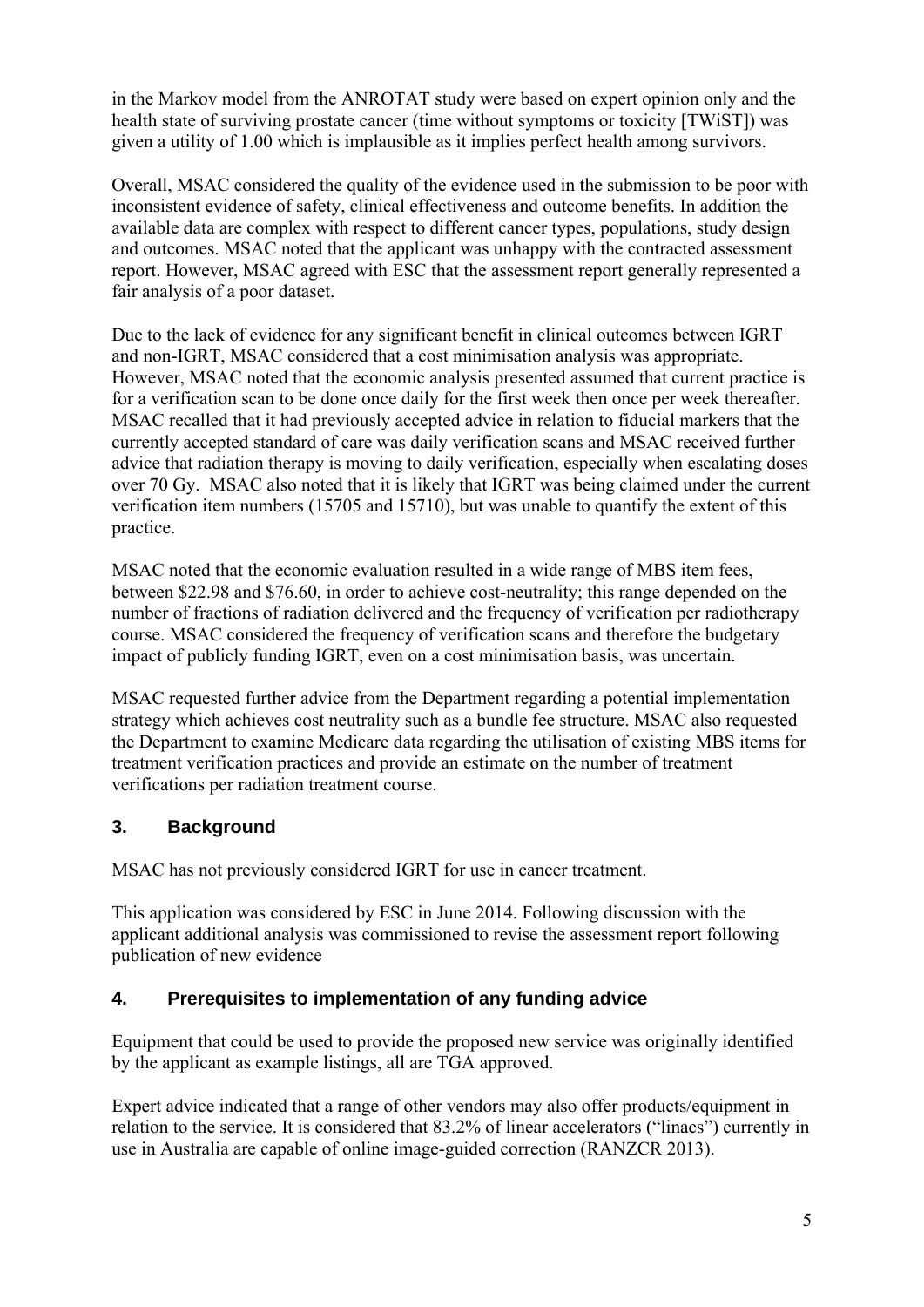# **5. Proposal for public funding**

Two proposed MBS item descriptors for IGRT were set out in the Final Protocol. However, the applicant subsequently advised that there was no need to distinguish between planar and volumetric IGRT.

#### **Proposed MBS item descriptor for image guided radiation therapy (online)**

#### MBS XXXXX

Planar/Volumetric Image Guided Radiation Therapy for IMRT - the use of at least two (2) planar image views/projections or one (1) volumetric image set to facilitate a three dimensional adjustment to radiation treatment field positioning, where the following conditions are met;

- 1. Treatment technique is classified as IMRT
- 2. Margins applied to volumes (CTV/PTV) are tailored or reduced to minimise treatment related exposure of healthy/normal tissues
- 3. Decisions using acquired images are based on action algorithms and are enacted immediately prior to or during treatment delivery by qualified and trained staff considering complex competing factors and using software driven modelling programs.
- 4. Radiation Field positioning requires accuracy levels of less than 5mm (curative cases) or up to 10mm (palliative cases) to ensure accurate dose delivery to the target.
- 5. Image decisions and actions are documented in the patient's record.
- 6. The Radiation Oncologist is responsible for supervising the process including specifying the type and frequency of the imaging, the tolerance and action levels to be incorporated in the process, reviewing the trend analysis(es) +/or reports and relevant images during the treatment course and specifying action protocols as required.
- 7. Where required, re-planning is required when the treatment adjustments are inadequate to satisfy treatment protocol requirements.
- 8. Imaging infrastructure (hardware and software) is linked to the treatment unit and networked to an image database enabling both on-line and off-line reviews.

#### Fee: Under development

IGRT is the process of frequent two and three-dimensional imaging that is captured as close as possible to the time of treatment or concurrent with treatment delivery. The images enable the patient or beam position to be corrected before or during treatment delivery. IGRT is used when there is complex dosimetry and in situations where it may be difficult to reproduce the patient position.

IGRT may be delivered using a range of technology:

- two-dimensional imaging localises the target by matching planar kilovoltage (kV) radiographs, fluoroscopy or megavoltage (MV) images with digital reconstructed radiographs (DRRs) from the planning CT.
- three-dimensional imaging which localises the target by comparing a cone-beam computed tomography (CBCT) dataset with the planning computed tomography (CT) dataset from planning.
- ultrasound for image guidance which allows automated scanning from outside of the treatment room.

MRI guided IGRT which provides real-time image guidance is a further option.

#### **6. Summary of Public Consultation Feedback/Consumer Issues**

Consumers considered that the proposed intervention could lead to higher costs for the community, specifically in staffing and capital costs. Consumers may reasonably assume the latest treatments are the best treatments. As a lack of information on radiation exposure and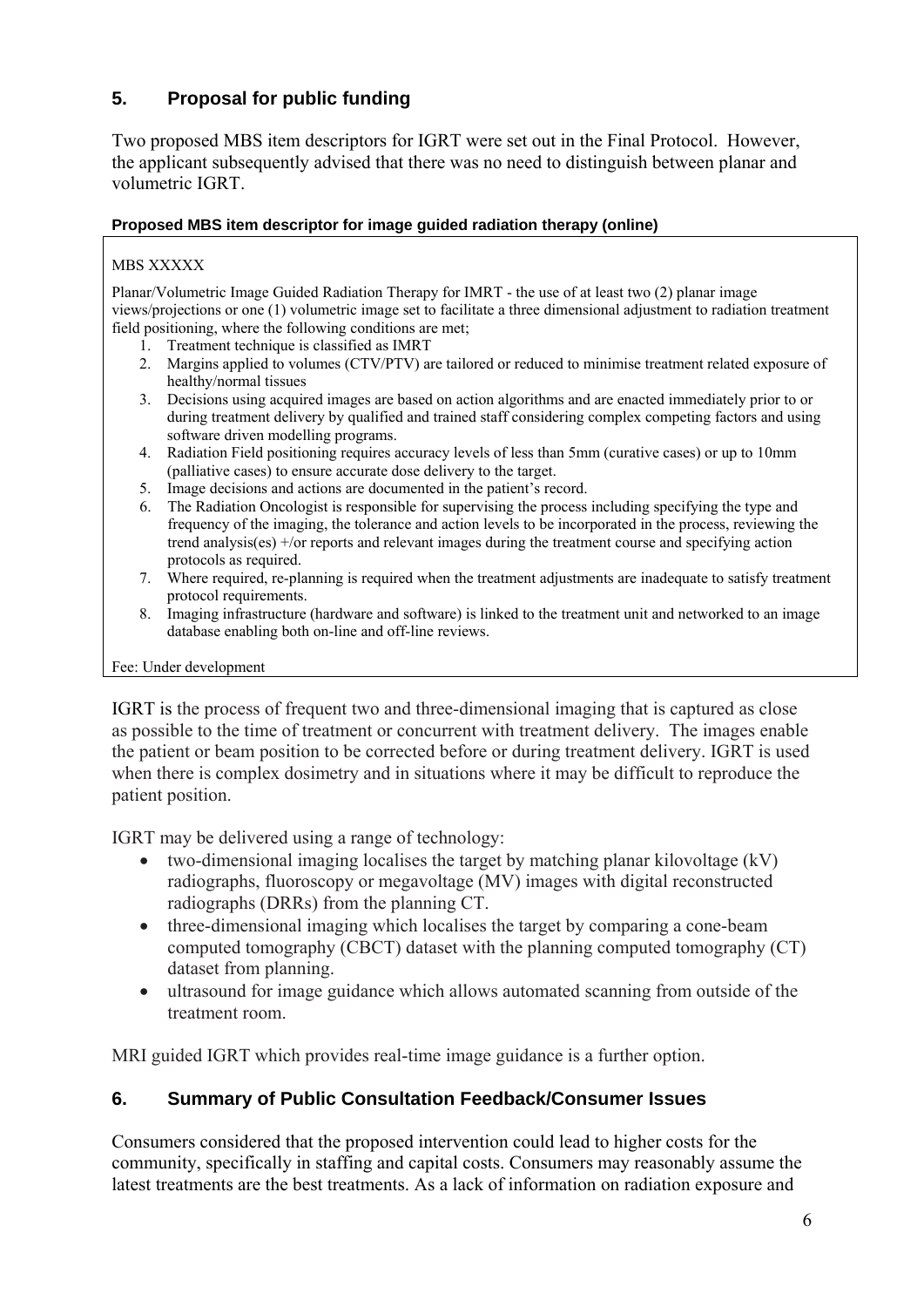side effect management makes it difficult to assess safety and wellbeing impacts, consumers depend on clinicians to provide evidence-based advice on treatment.

The Protocol Advisory Sub-Committee (PASC) received one response to the public consultation request from a professional body (the Royal Australian and New Zealand College of Radiologists) and six responses from the public.

Overall, feedback on the proposal was positive and did not identify disadvantages. Feedback indicated that the likely usage of such imaging might increase, and it is conceivable that, for some complex cases, such imaging will be used in each treatment session.

Public consultation feedback generally supported the view that IGRT could enable more accurate treatment for the patient and improve patient outcomes. Feedback also supported the applicant's proposal to separate item numbers for multiple planar imaging and volumetric imaging. However, it was suggested that separate fees should be determined because of the fundamental differences between the two.

# **7. Proposed intervention's place in clinical management**

IGRT is a process that enables images to be captured immediately before or during the delivery of external beam radiation therapy (EBRT). It is used to adjust patient position to maximise dose to target volumes and improve accuracy of the radiation therapy. This has the aim of increasing the dose of radiation delivered to the tumour, whilst reducing the dose of radiation delivered to normal tissue around the tumour.

The IGRT processes proposed in this application involve multi-plane image sets or volumetric data sets being obtained at the planning stages and again during treatment delivery. Analysis, interpretation and treatment alignment can be adjusted during treatment and in accordance with narrower margins, where appropriate. Review and assessment of the images enables trained staff (using specialised software) to make adjustments to the patient or machine positional parameters, ensuring the radiation is precisely focussed on the tumour. It is claimed that this maximises the prescribed and delivered dose to the target and minimises radiation from EBRT to normal tissues close to the target, providing the opportunity to gain maximum tumour control and decrease possible side effects associated with the treatment.

IGRT is indicated for the treatment of a range of cancers, including (but not limited to) head and neck, prostate, bladder and lung cancers. IGRT is currently funded under existing MBS items for treatment verification. The application proposes that IGRT should only be used in conjunction with 3DCRT or IMRT and is intended to replace the existing practice of using verification scans (currently claimed under MBS items 15705 or 15710) after radiation delivery.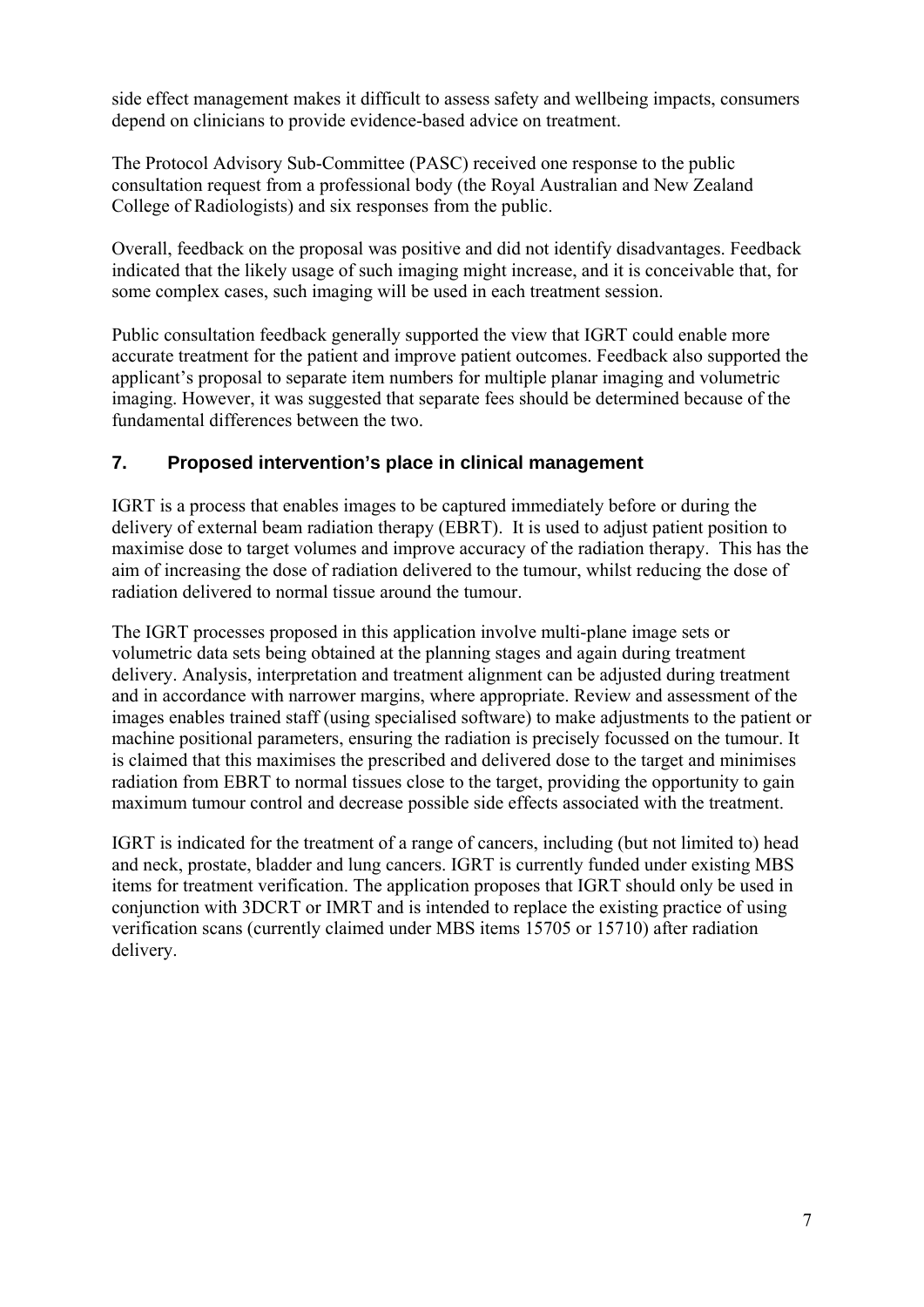Figure 1 below shows the clinical management algorithm for the proposed new intervention:

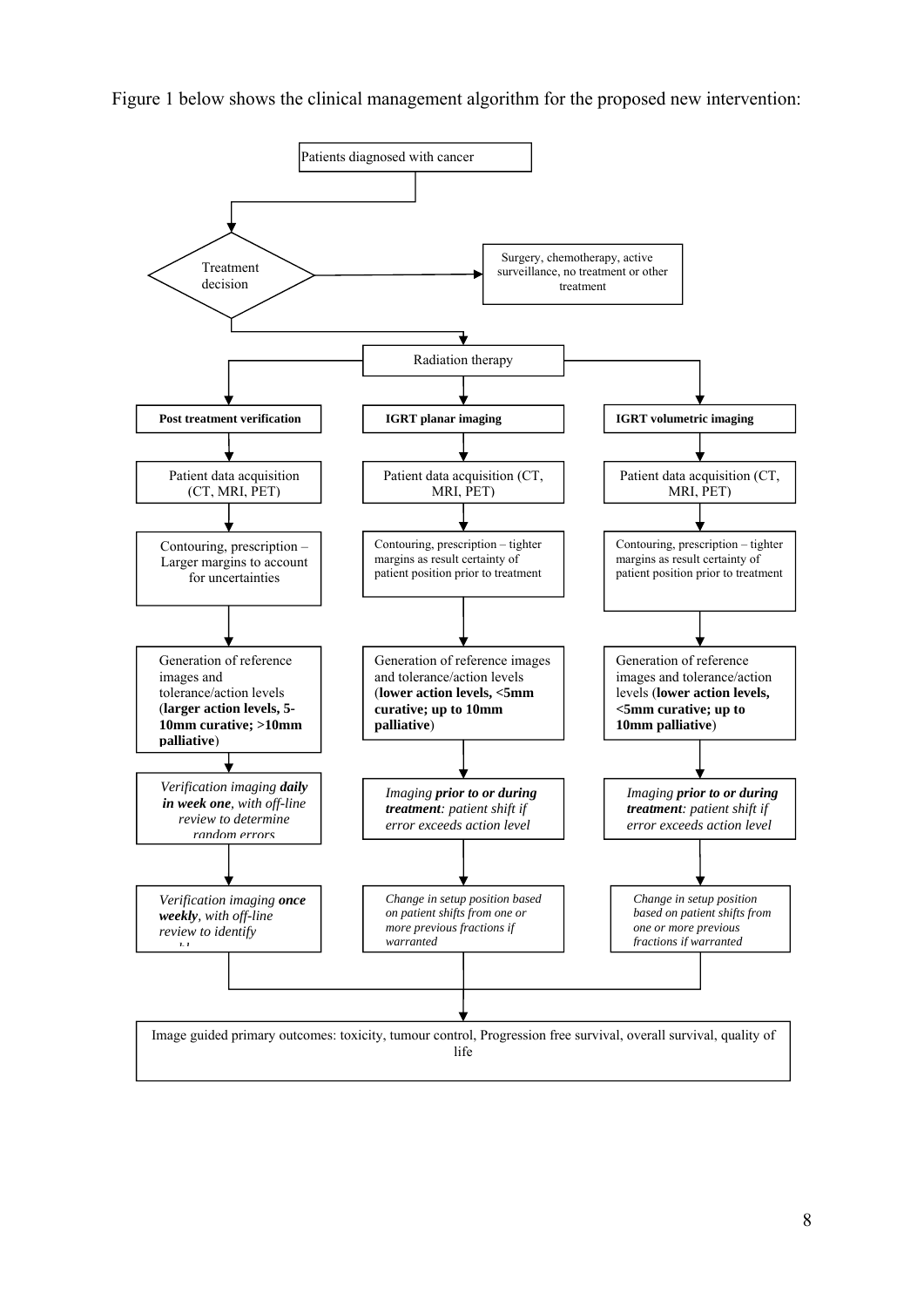# **8. Comparator**

The comparator is portal imaging with off-line post-treatment assessment which is currently claimed under MBS items for treatment verification (15700, 15705 and 15710). This process may use:

- x-rays (portal imaging, megavoltage or kilovoltage, using a linac);
- computed tomography; or
- ultrasound (images captured in at least three dimensions);

In addition, there must be a record of the assessment(s) and any correction(s) of significant treatment delivery inaccuracies detected.

# **9. Comparative safety**

Nine studies reported patient safety outcomes. Seven of the nine studies reporting safety were for prostate cancer and a single study on each for early stage Hodgkin's lymphoma and head & neck cancer.

There was conflicting evidence for safety in prostate cancer, but the majority of studies suggest IGRT leads to a reduction in rectal and bladder toxicities in the treatment of prostate cancer compared to no IGRT, and a reduction in oesophagitis in head and neck cancers.

Seven studies reported on the comparative safety of IGRT versus no IGRT in the treatment of *prostate cancer*. The IGRT methods used and the comparators in each of the studies varied. The most common adverse events reported were rectal/gastrointestinal and bladder/genitourinary.

With respect to rectal/gastrointestinal adverse events, three of the studies reported statistically significant reductions of such events amongst patients treated with IGRT compared with no image guidance; two reported no differences; and the remaining study reported worse acute rectal toxicity amongst patients treated with IGRT compared with no IGRT.

For bladder/genitourinary toxicities, five studies reported these events. Statistically significant reductions in bladder/genitourinary toxicities were reported in four studies; no difference in one study; and one study reported worse acute bladder toxicity amongst patients treated with IGRT compared with no IGRT.

The results reported across the studies are not consistent, however the majority do suggest better rectal and bladder safety profiles for IGRT when used in the treatment of prostate cancer versus no IGRT.

One study reported comparative safety of IGRT and no IGRT in *early stage Hodgkin's lymphoma*. The incidence of grade 2 adverse events in patients treated with 3D-CRT was statistically significantly greater than those treated with IGRT (Pearson Χ2=4.09, P= 0.043).

One study reported comparative safety of IGRT and no IGRT in the treatment of *head & neck cancers*. The results from this study indicated a statistically significant reduction in the rate of oesophagitis ( $RR=1.6$ ,  $p=0.34$ ) with the use of image guidance, however no differences were observed for the other reported adverse event outcomes of oral mucositis, dysphagia or xerostomia.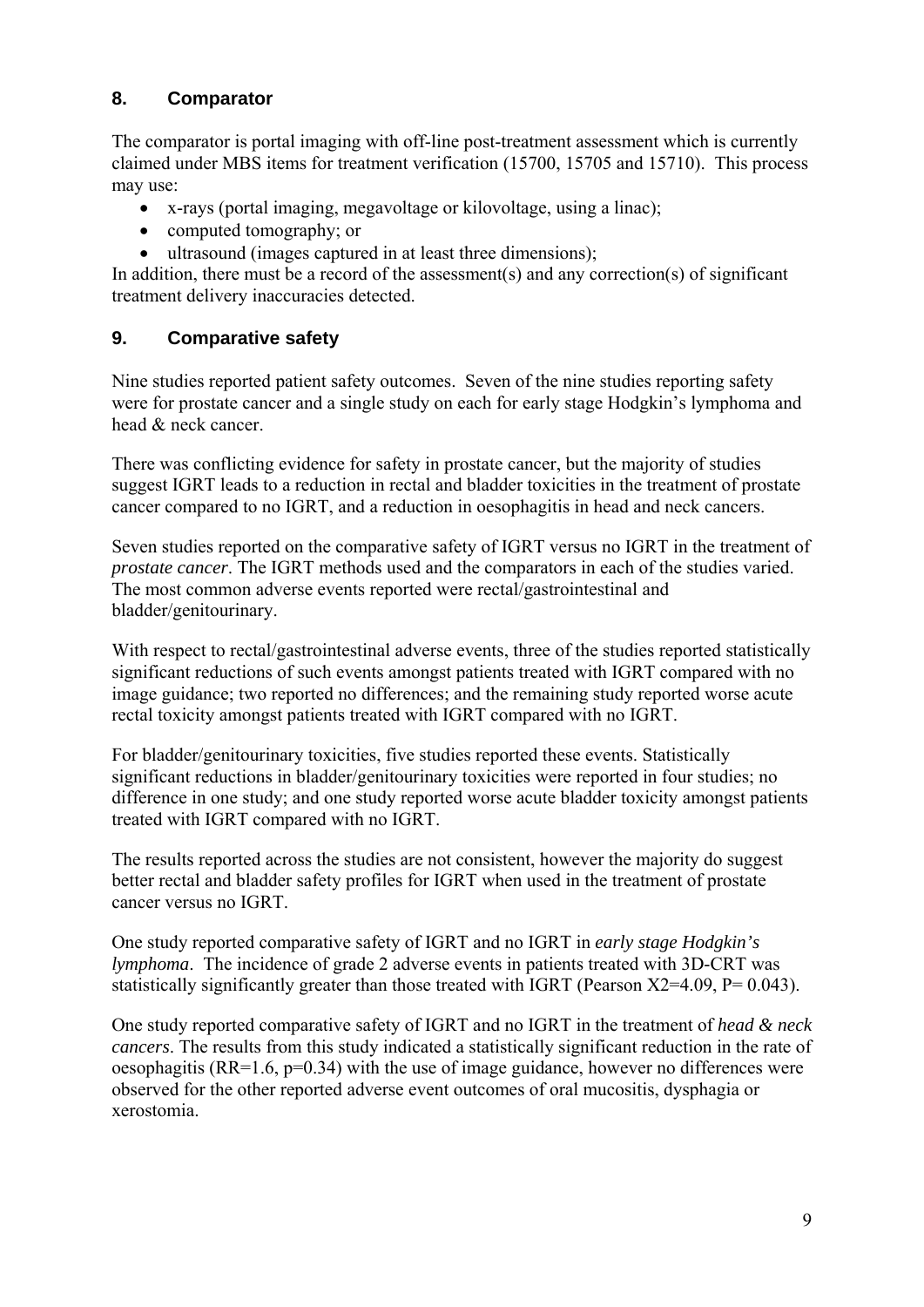#### **10. Comparative effectiveness**

Ten studies reported systematic and random errors of IGRT compared to no IGRT; 21 studies reported the margins used in converting clinical target volume (CTV) to planning target volume (PTV) with IGRT; seven studies reported the dose to tumour in IGRT compared to no IGRT; 16 studies reported dose to normal tissue in IGRT compared to no IGRT; and five studies reported patient clinical outcomes.

#### **Systematic and random errors**

Irrespective of cancer type, the consensus was that IGRT will reduce systematic error associated with radiation therapy, and all studies but two (both of which reported no difference), reported a reduction in random error (one study did not report on random errors). However, the magnitude of error, as well as the reduction in error, varied across studies.

#### **Clinical target volume (CTV) to PTV**

Results from the studies consistently indicated that smaller PTV margins resulted when daily IGRT was employed, compared with no daily IGRT in the treatment of cancer, although the magnitude of the margins and changes to those margins varied markedly between studies. Most studies compared IGRT volumes to non-IGRT *simulations.* 

One study reported that a very large proportion of fractions would have been outside the 5mm (69%) and 3mm (93%) margins in the absence of daily IGRT, although another study did not report any statistically significant differences in the number of unsuccessful fractions between IGRT and no IGRT (defined as the CTV coverage by the 95% isodose line being  $<$ 99%).

#### **Dose to Tumour**

One study did not report statistical significance, but based on the results presented, there is likely no difference in the dose delivered to tumour in rectal cancer between IGRT and no IGRT.

One *prostate cancer* study reported that a statistically significantly higher minimal radiation dose was delivered to 100% of the prostate target, whereas a lower dose was delivered to 95% of the pelvic node, and a reduced maximum dose that covered 2cm<sup>3</sup> of the pelvic node target in the IGRT compared with the no IGRT group.

The other prostate cancer study reported that a statistically significantly higher minimal radiation dose was delivered to 95% of the prostate target. It should be highlighted that these prostate studies are of very different design – one comparing two cohorts of patients and the other comparing results from actual IGRT dose delivery to simulated non-IGRT plans. This may aid in explain the discrepancy in the results.

A *head and neck cancer* study reported lower doses delivered to the tumour based on 95% of dose delivered to gross tumour volume and 95% clinical target volume prescribed to 60Gy, though no statistical significance was reported. One of the *lung cancer* studies reported a range of uniformity measures for dosage delivered but the results were inconsistent (there was a statistically significant difference in homogeneity index but not in conformity index) whilst the other reported statistically significantly higher minimum and maximum doses to the tumour. The head & neck and lung cancer studies used non-IGRT simulations as the comparator.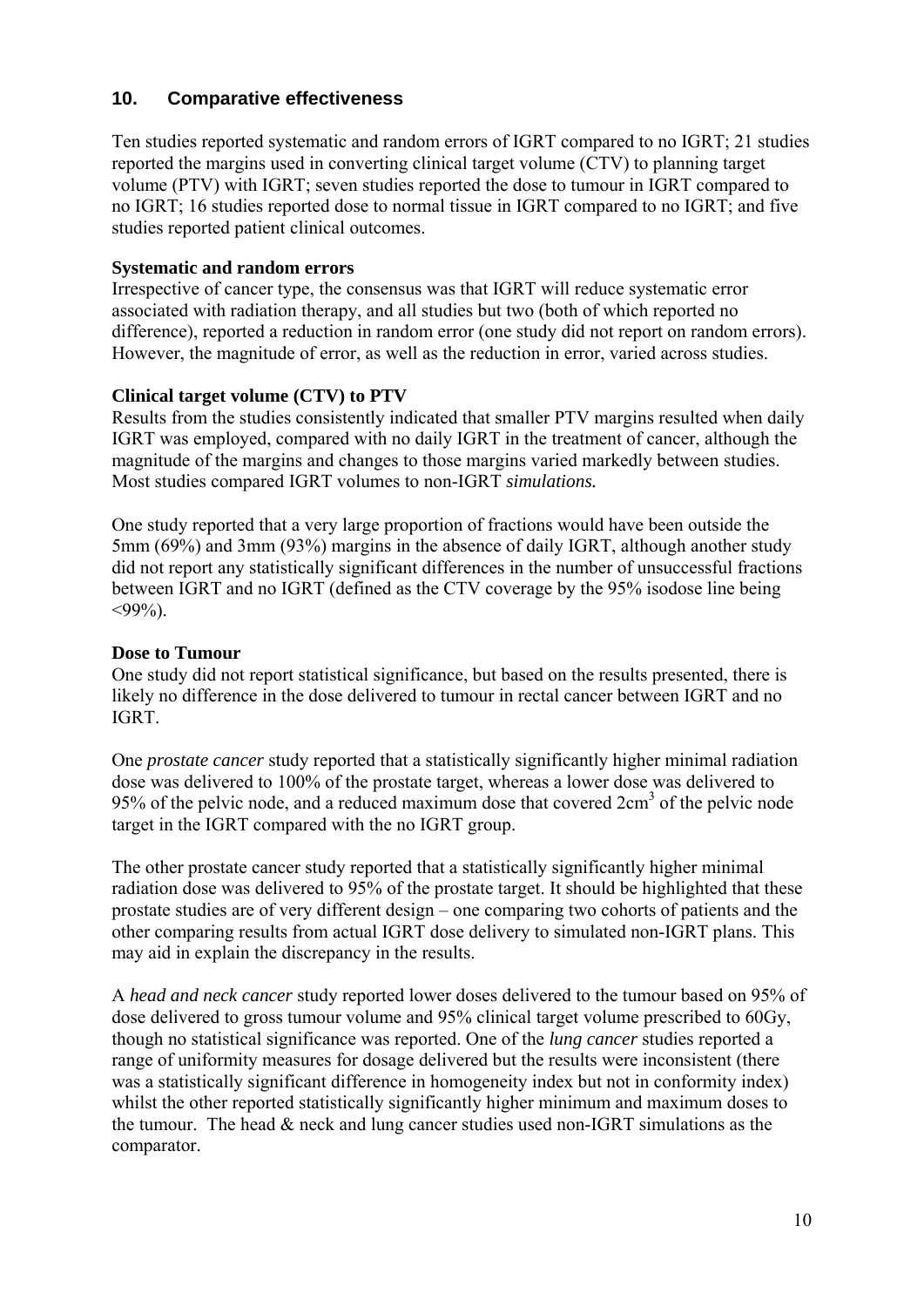#### **Dose to normal tissue**

The majority of studies seem to conclude that IGRT delivers lower radiation to normal tissues and organs at risk in the treatment of cancer, though some fail to reach statistical significance (e.g. small bowel exposure in a prostate study, bladder exposure in a prostate study, mandibular dose in a head and neck cancer study). The magnitude of reduction varies across studies and is likely to be due to the differences in study methods and patients enrolled.

#### **Impact on health outcomes**

Two of three *prostate cancer* studies indicated statistically significant improvements in freedom from biochemical failure rates among those treated with IGRT compared with no IGRT, whilst the other reported no statistically significant differences ( $p=0.386$ ) in the 3 year actuarial biochemical progression free survival between treatment without (86.0%) and with IGRT (90.3%).

A *head and neck cancer* study reported no differences between IGRT and no IGRT for three-year loco-regional control or overall survival.

One study reported 3 year relapse-free survival rates for patients with *Hodgkin's lymphoma* treated without (n=49) compared to patients treated with IGRT (n=41). The 3 year relapsefree survival rate for patients treated with 3D-CRT was 97.8%, and for patients treated with IGRT it was 100%, with the difference not being statistically significant ( $p = 0.389$ ). Two cases of relapse were reported, with one in the 3D-CRT treatment group at 16 months, and one in the IGRT treatment group at 36 months. The Assessment Group noted that this appears to not have affected the relapse free survival rate, possibly because relapse was outside of field treated by RT.

#### **11. Economic evaluation**

A cost minimisation approach against existing verification was adopted due to insufficient evidence of improved clinical outcomes between IGRT and non-IGRT. The cost minimisation analysis was based on the following assumptions:

- Current practice is that a verification scan is done once daily for the first week (5 fractions) then once per week thereafter (as specified in the final protocol).
- The fee for verification is \$76.60 per scan, based on MBS item 15705 and 15710.
- Either verification or IGRT imaging, but not both, may be claimed for each course of radiation therapy.
- IGRT scans are done daily, and real time IGRT will attract the same MBS fee as daily imaging.
- The overall cost to the MBS per course of treatment, based on MBS item fees paid, will be the same in both IGRT scenarios and the current situation with verification only.

Based on the above assumptions, the MBS fee per scan may range between \$22.98 and \$76.60, depending on the duration of treatment using IGRT, when cost minimised against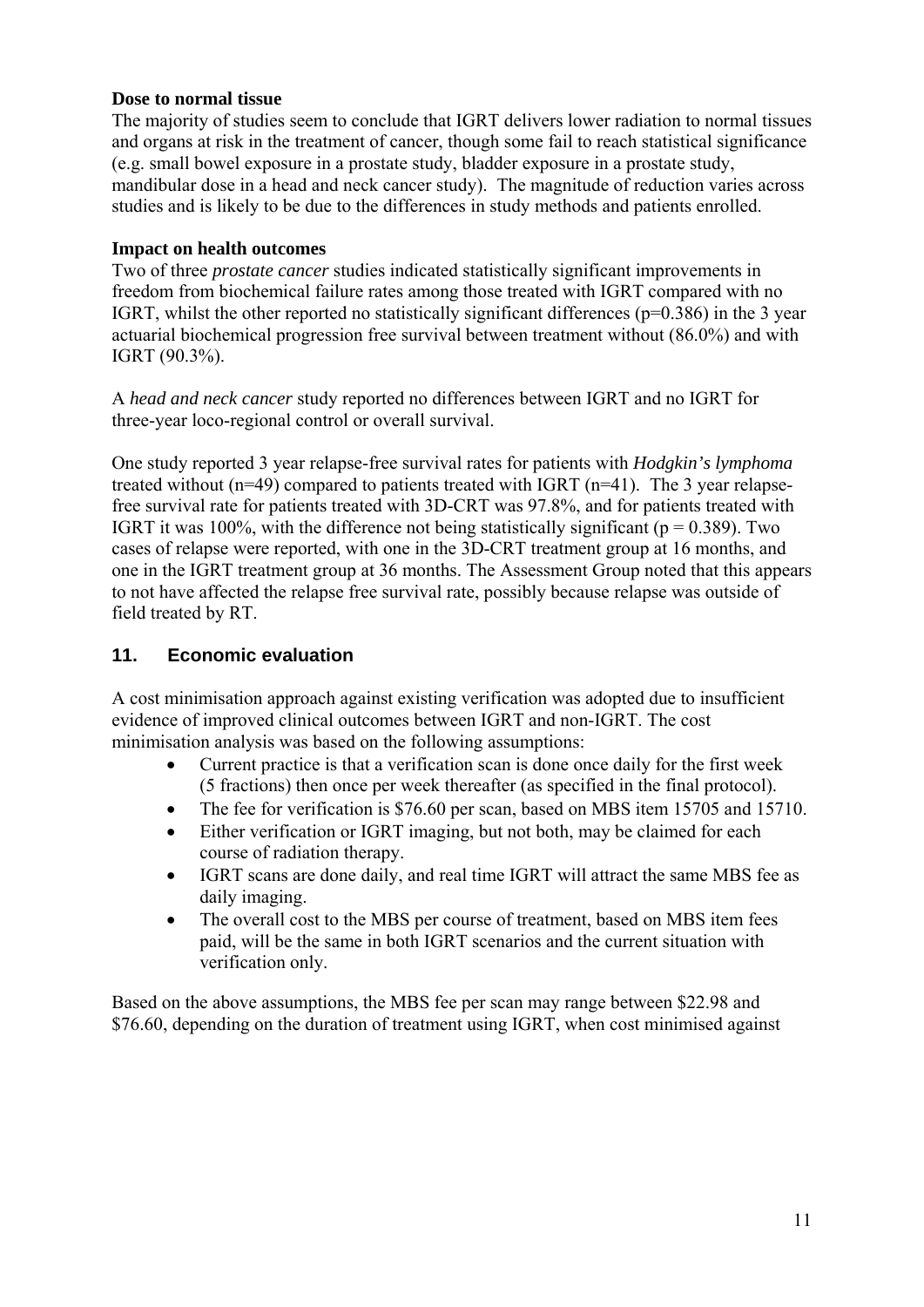verification scans only.

| Duration of treatment<br>(weeks(fractions)) <sup>1</sup> | Number of<br>verification scans | Cost to MBS(\$) | <b>Number of IGRT</b><br>daily scans <sup>2</sup> | MBS fee per IGRT<br>daily scan <sup>3</sup> |
|----------------------------------------------------------|---------------------------------|-----------------|---------------------------------------------------|---------------------------------------------|
| 1 (5)                                                    |                                 | 383.00          |                                                   | 76.60                                       |
| 2(10)                                                    | 6                               | 459.60          | 10                                                | 45.96                                       |
| 3(15)                                                    |                                 | 536.20          | 15                                                | 35.75                                       |
| 4(20)                                                    |                                 | 612.80          | 20                                                | 30.64                                       |
| 5(25)                                                    |                                 | 689.40          | 25                                                | 27.58                                       |
| 6(30)                                                    | 10                              | 766.00          | 30                                                | 25.53                                       |
| 7 (35)                                                   |                                 | 842.60          | 35                                                | 24.07                                       |
| 8(40)                                                    | 12                              | 919.20          | 40                                                | 22.98                                       |

 $\rm{m}$  Table 40:  $\rm{Cost}$  minimisation of IGRT against current practice of verification scans only

 $\overline{1}$ Assume that treatment only done during weekdays and 5 fractions per week is delivered

 $\overline{2}$ Assume that scans are done daily and that fee for real time IGRT is the same for daily imaging

 $\overline{3}$ Assume that only one fee is paid per day of IGRT imaging in lieu of verification

The wide range of values for the MBS fee is due to uncertainty around how often verification is currently being used in clinical practice. If the frequency of use of verification is different to these assumptions, then the cost of the estimated MBS fee for IGRT would also be different. If the frequency of use of verification is greater than the assumption, then cost minimisation would result in a higher fee for IGRT items, and vice versa.

#### **12. Financial/budgetary impacts**

The total cost for listing IGRT on the MBS, based on cost minimisation against verification scans (MBS items 15705 and 15710), is not expected to exceed \$32 million.

# **13. Key issues from ESC for MSAC**

ESC considered that the assessment generally represented a good analysis of a poor dataset.

In considering the ANROTAT study, ESC noted that the conclusions from the study were heavily reliant on expert opinion from TROG (such as in the determination of transition probabilities and quality of life of various health states).

ESC noted that evidence regarding patient outcomes was limited to expert medical opinion, not research evidence. ESC was concerned there may be no survival or quality of life benefit from IGRT. ESC noted there is no clearly defined 'gold standard' for measuring accuracy in existing radiation therapy.

ESC noted that the economic modelling was presented as a cost-neutral proposal because of insufficient evidence for improved clinical outcomes between IGRT and non-IGRT. Cost neutrality will depend on the assumptions made when developing the cost minimisation approach to the MBS fee and direct substitution for existing verification scans. ESC considered that the validity of these assumptions will be difficult to evaluate.

ESC noted that the current use of verification scans is highly uncertain. On the basis of the economic analysis and the applicant's assertion that IGRT is currently being claimed under image verification items, ESC was concerned that current practice may be over-reimbursed.

ESC noted that there was no justification for having separate item descriptors for planar IGRT and volumetric IGRT.